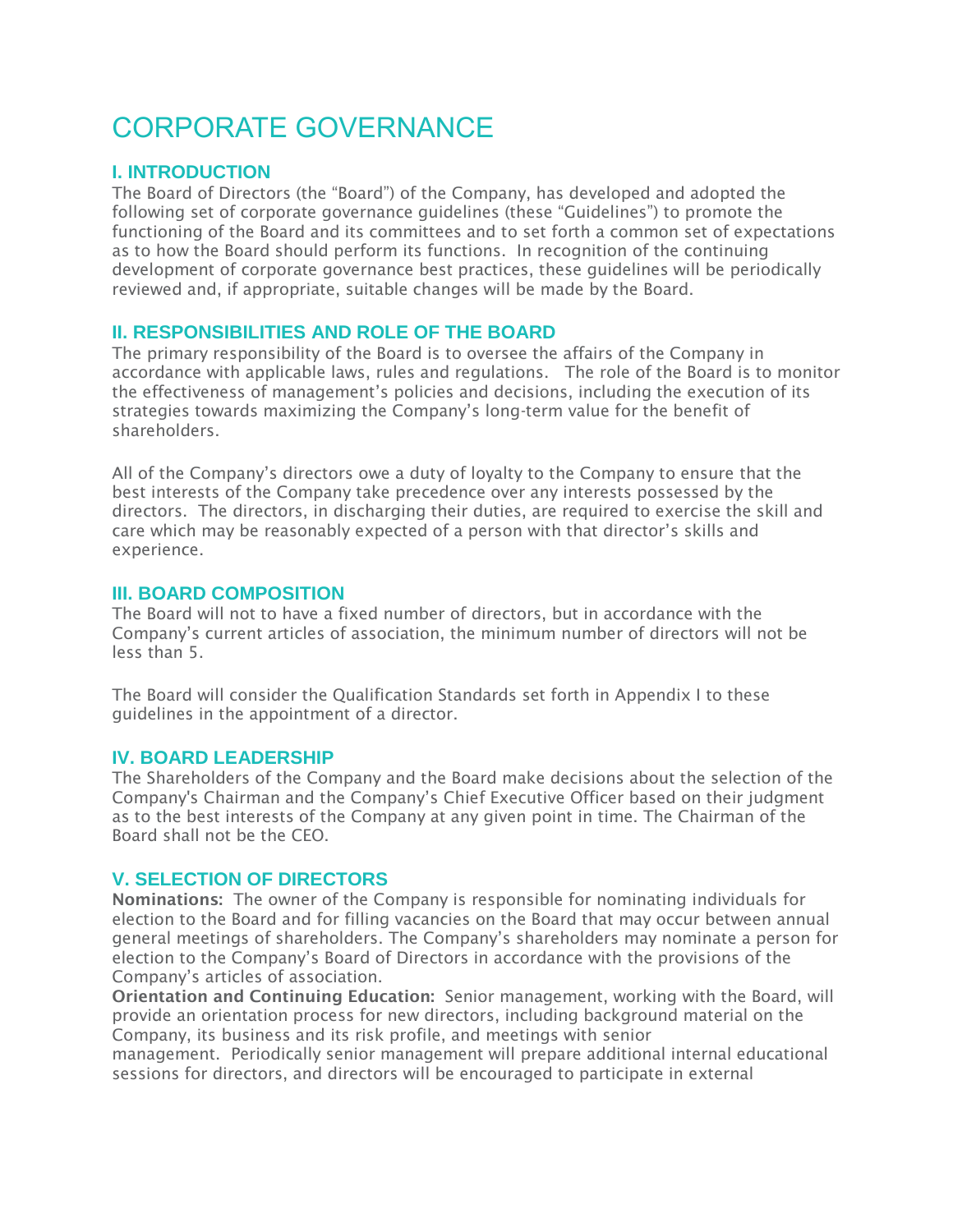educational programs sourced for directors on matters relevant to the Company and to the exercise of the duties of a director.

## **VI. ELECTION TERM**

The Board has no established term limits. However, the directors will serve a maximum first term of 3 years before being considered for re-election

## **VII. RETIREMENT OF DIRECTORS**

The Company's articles of association do not establish a mandatory retirement age for directors.

# **VIII. OTHER DIRECTORSHIPS**

The Company values the experience directors bring from other boards on which they serve, but recognizes that those boards may also present demands on a director's time and availability and may present conflicts or legal issues. Directors should advise the Chairman before accepting membership on other boards of directors or other significant commitments involving affiliation with other businesses or governmental units.

# **IX. BOARD MEETINGS**

**General:** The Board anticipates holding at least one meeting annually with further meetings to occur at the discretion of the Board.

**Agenda:** The Chairman in consultation with the Chief Executive Officer will establish the agenda for each Board meeting and distribute the agenda in advance of the meeting. Directors may suggest additional agenda items and may raise at any meeting subjects that are not on the agenda.

**Meeting Materials:** Management is responsible for ensuring that information and data that are important to the Board's understanding of the Company's business and to all matters expected to be considered and acted upon by the Board be distributed in writing to the Board sufficiently in advance of each Board meeting. Management will make every attempt to see that this material is as concise as possible while still providing the desired information. To prepare for meetings, directors should review these materials in advance. In the event of a pressing need for the Board to meet on short notice or if such materials would otherwise contain highly confidential or sensitive information, it is recognized that written material may not be available in advance.

# **X. ATTENDANCE AND PARTICIPATION IN MEETINGS**

Attendance: All directors should make every effort to attend meetings of the Board and of its committees of which they are members as well as meetings of the Company's shareholders. Directors may attend by telephone or video conference.

Participation: Each director should be sufficiently familiar with the business of the Company, including its financial statements and capital structure, and the risks and competition it faces, to facilitate active and effective participation in the deliberations of the Board and of its committees on which he or she serves. Upon request, senior management will make appropriate personnel available to answer any questions a director may have about any aspect of the Company's business.

## **XI. CONFIDENTIALITY**

The proceedings and deliberations of the Board and its committees are confidential. Each director is expected to maintain the confidentiality of materials and information received in connection with his or her service as a director.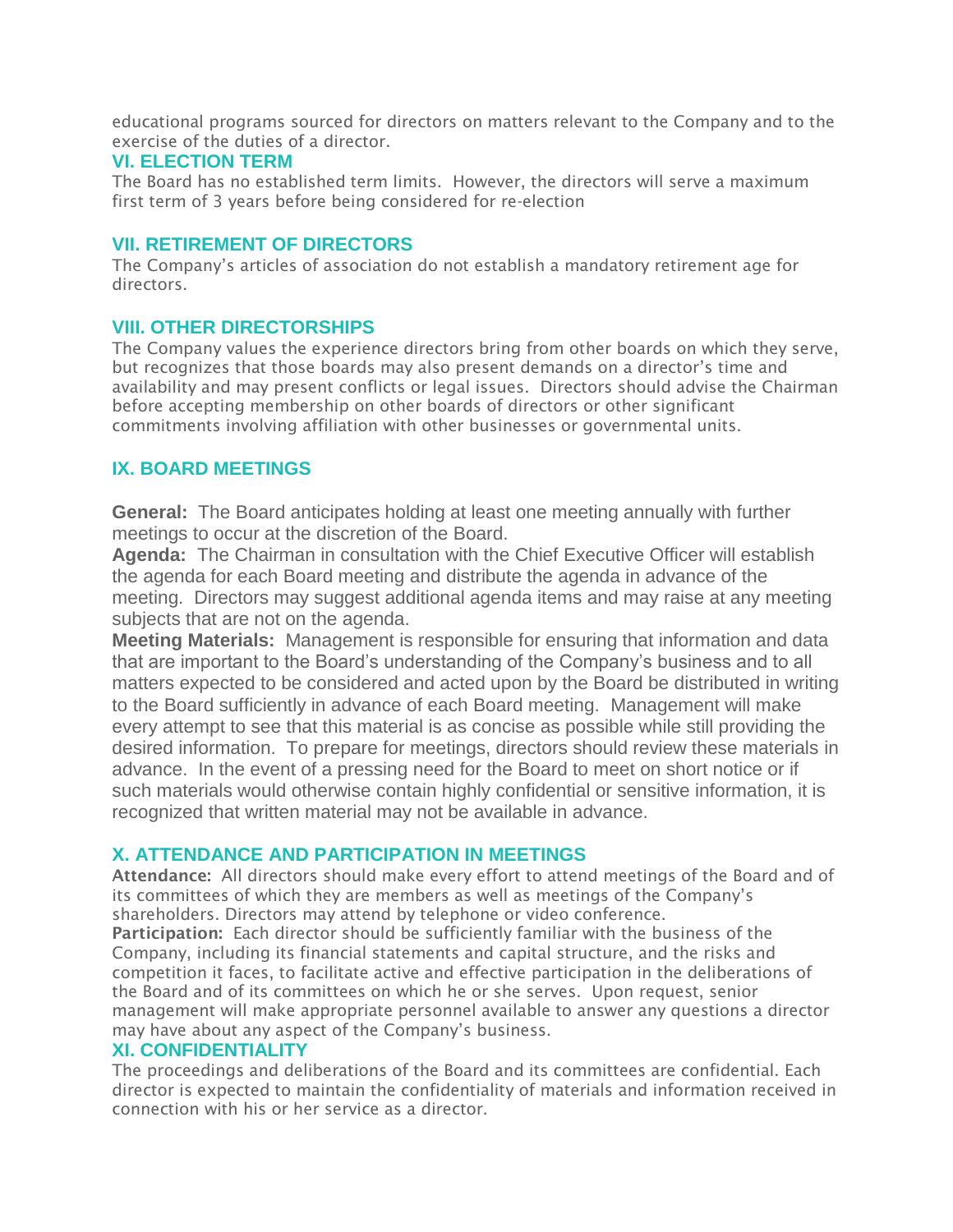## **XII. THE COMMITTEES OF THE BOARD**

There are no active or appointed committees at present. Committees may be formed as determined by the Board

Charters and Other Requirement: Where applicable each committee will have a written charter of its own or will follow the provisions in the Articles of Association. Membership: Each Committee shall be composed of at least three members as determined by the board. A director may serve on more than one committee for which he or she qualifies. The appointment of directors and others as members of such committees, shall be approved by the Board.

Meetings and Agenda: Meetings of the Committees shall, if necessary, be scheduled to coincide with regular Board meetings. The chair of each committee may call additional meetings, as required, and meetings may otherwise be called in accordance with any committee's charter. All directors, whether or not members of a committee may make suggestions to a committee chairman for additions to the agenda of his or her committee or to request that an item from a committee agenda be considered by the Board. Each committee chairman will give to the Board a report of the committee's activities since the preceding Board meeting.

Executive Committee: The Executive Committee may review and make recommendations to the whole Board on the Company's actions and on the management of the business and affairs of the Company in addition to the powers as may be provided in resolutions of the Board and under applicable law.

## **XIII. EVALUATING BOARD AND BOARD COMMITTEE PERFORMANCE**

The Board will conduct a self-evaluation at least annually to determine whether or not it is functioning effectively. The Board will assess whether or not it has the necessary tools to perform its oversight function effectively.

Each committee of the Board will conduct a self-evaluation at least annually and report the results to the Board. Each committee's evaluation must compare the performance of the committee with the requirements of its charter.

## **XIV. MANAGEMENT SUCCESSION**

From time to time, the Board reviews and agrees on a succession plan. To assist the Board, the Chief Executive Officer will present a report on succession planning for all senior management with an assessment of senior management and their potential to succeed the Chief Executive Officer and other senior management positions. The Chairman shall review the report with the Board. As a matter of policy, each of the Chairman and the Chief Executive Officer will provide the Board, on an ongoing basis, with his or her recommendation as to a successor in the event he or she is no longer able to serve as Chairman or Chief Executive Officer.

## **XV. EXECUTIVE COMPENSATION**

Evaluating and Approving Salary for the Chief Executive Officer: The Board evaluates the performance of the Chief Executive Officer and the Company against the Company's goals and objectives and approves the compensation level of the Chief Executive Officer. Evaluating and Approving the Compensation of Senior Management: The Board evaluates the performance of senior management and approves the overall compensation policies applicable to senior management of the Company.

## **XVI. BOARD COMPENSATION**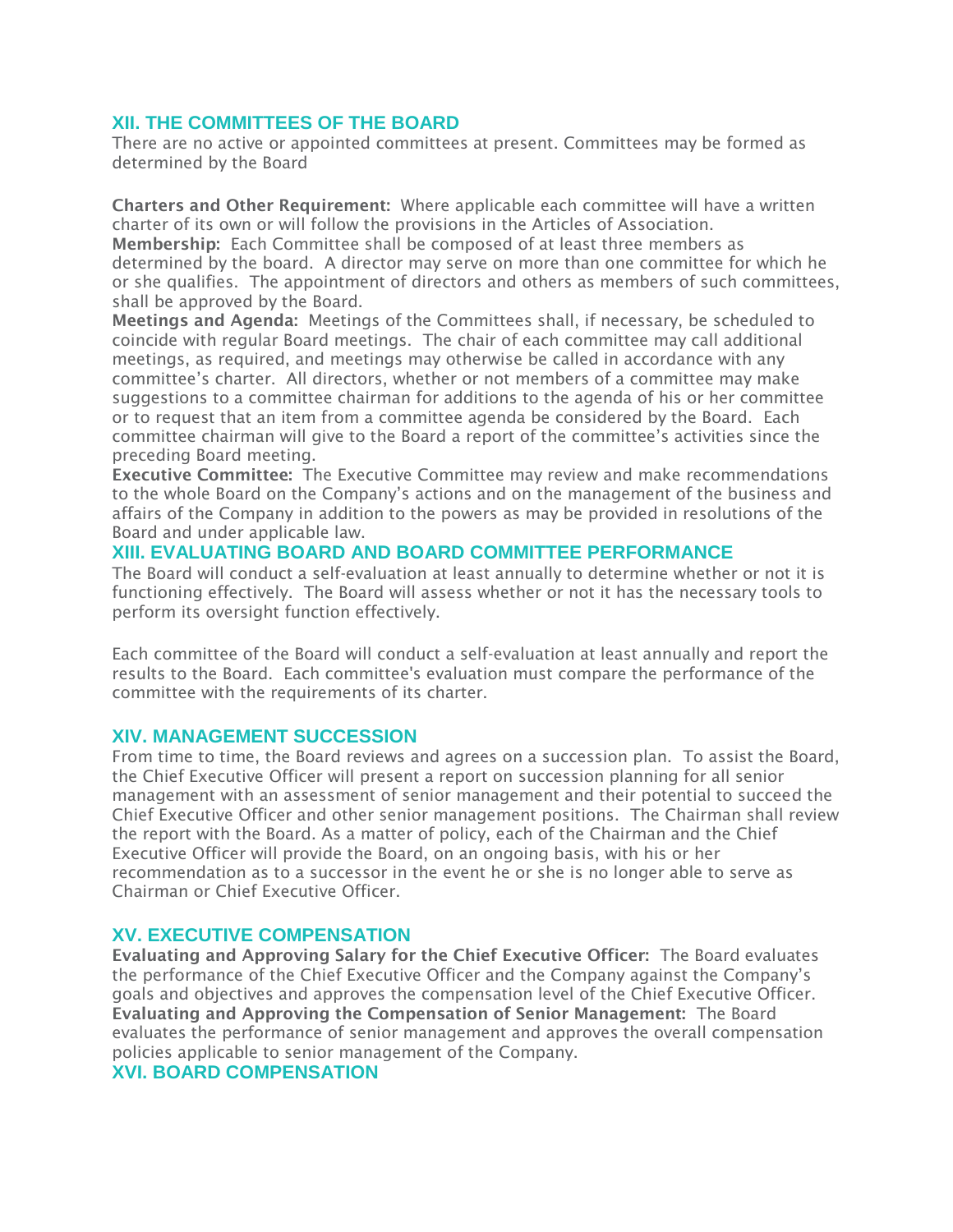The Board periodically reviews the components and amount of Board compensation in relation to other similarly situated companies. Board compensation should be consistent with market practices but should not be set at a level that would call into question the Board's objectivity.

## **XVII. CONTACT WITH SENIOR MANAGEMENT**

All directors are encouraged to contact the Chairman and Chief Executive Officer at any time to discuss any aspect of the Company's business. Directors also have complete access to other members of senior management and are encouraged to speak to any member of senior management. The directors will co-ordinate all such access, as far as possible, through the Chairman and Chief Executive Officer and will use their judgment to ensure that this access is not unduly distracting to the business operations of the Company. The Board expects that there will be frequent opportunities for directors to meet with the Chairman and/or Chief Executive Officer and other members of senior management in Board and committee meetings and in other formal or informal settings.

Further, the Board encourages senior management to bring, from time to time, into Board meetings employees who (a) can provide additional insight into the items being discussed because of personal involvement and substantial knowledge in those areas, or (b) should be given exposure to the Board.

## **XVIII. COMMUNICATIONS WITH OTHER CONSTITUENCIES**

The Chief Executive Officer is responsible for establishing effective communications with the Company's stakeholder groups, including shareholders, the press, analysts, clients, suppliers, governments and representatives of the communities in which the Company operates. It is the policy of the Company to communicate and interact fully with these stakeholders and the Board will look to senior management to speak for the Company. This policy does not preclude directors from communicating directly with shareholders or other constituencies about Company matters, but any such communications will generally be held at the request of the Board or senior management with senior management present.

## **XIX. ETHICAL CODE**

The Company has adopted an Ethical Code (the "Code"). Certain portions of the Code deal with activities of directors, including with respect to potential conflicts of interest, the taking of corporate opportunities for personal use, and competing with the Company. Directors should be familiar with the Code's provisions in these areas and should consult with the Chief Executive Officer in the event of any issues.

## **XX. RELIANCE ON SENIOR MANAGEMENT AND OUTSIDE ADVICE**

In performing its functions, the Board and its committees are entitled to rely on the advice, reports and opinions of senior management as well as outside counsel, accountants, auditors and other expert advisors. The Board and its committees shall have the authority to retain and approve the fees and retention terms of its outside advisors.

# **APPENDIX I**

DIRECTOR QUALIFICATION STANDARDS

The Board should, at a minimum, consider the following factors in the nomination or appointment of members of the Board: